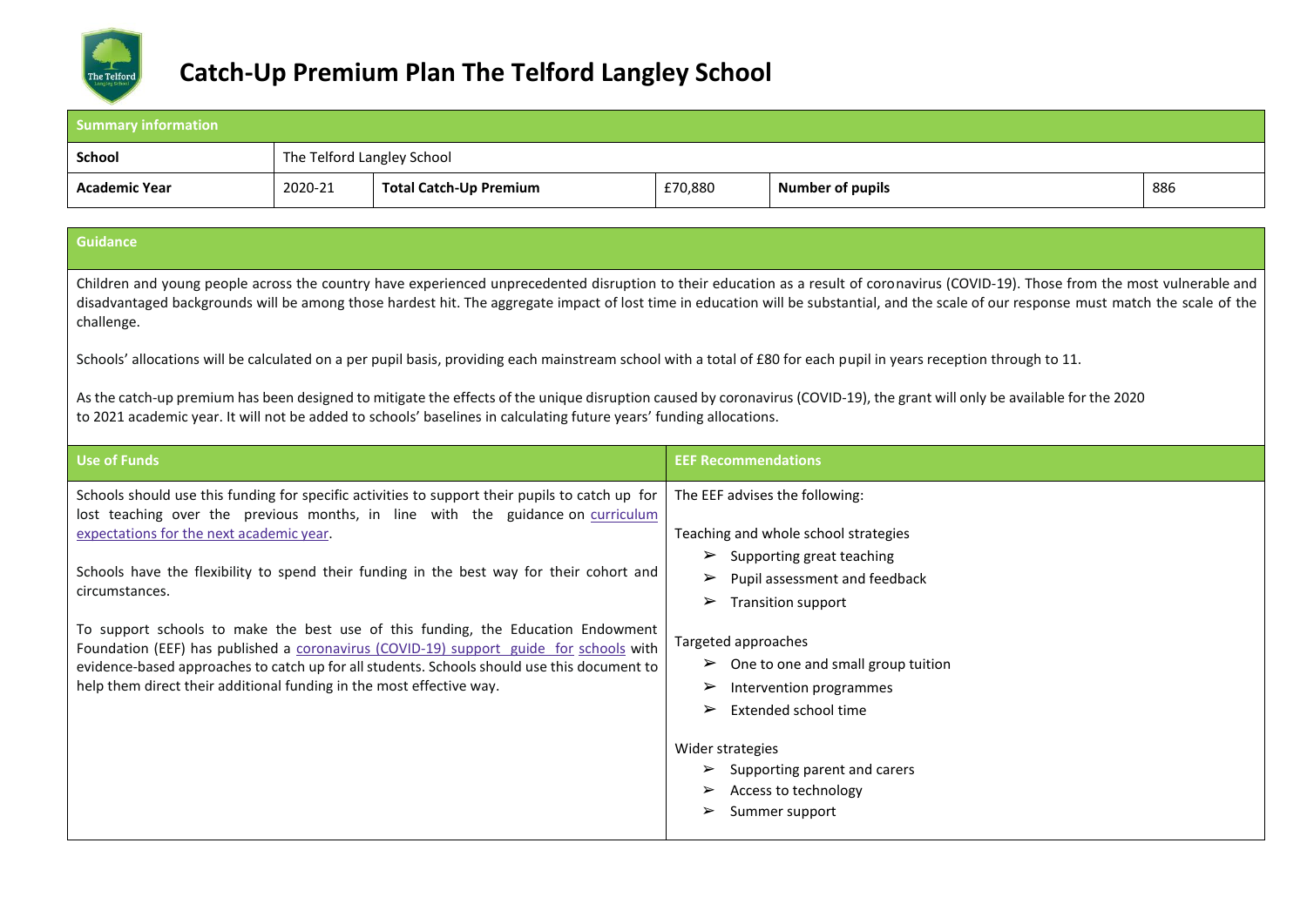## **Following the school closure period in response to the pandemic we set out the following principles:**

1) We maintain our high expectations of all pupils.

2) We will implement an ambitious and broad curriculum from the start of the autumn term based on the educational needs of the students and builds towards a return to a normal curriculum in all subjects by the summer term 2021 at the latest.

3) We will not make assumptions about learning gaps.

4) Our child centred values continue to drive our decision making.

5) Remote education, where needed, is high quality and aligns as closely as possible with in-school provision.

## **Identified impact of lockdown**

**Teaching and Learning During the lockdown period, pupils were provided with remote learning that focused upon continuing, as closely as possible, the in-school curriculum** provision. The level of engagement varied depending upon their year group and personal circumstances. All departments on returning to school in September **2020 ran a recovery curriculum for 2 weeks that would be used to identify misconceptions and gaps in knowledge. Following analysis of their findings, curriculum models have been adapted to ensure these gaps in invaluable knowledge and skills are being addressed. The pandemic has presented further challenges upon the ending of lockdown and returning to full opening in September 2020. Significant changes have been made to meet government guidance**  and ensure that staff can address the impact of lockdown on pupils learning. New Teaching Model – 1. The Mobile Teacher. To meet government guidance and ensure that pupils are kept within their year group bubbles, Telford Langley has adopted a mobile teacher model. This model requires the pupils to stay within their allocated zones and teachers to be mobile. This is a significant change from pre-Covid when we followed a traditional model of fixed department areas and mobile pupils moving to different lessons around the school. In addition to this,subject areas have also been required to pool essential resources and reallocate store cupboards to year group zones. Additionally, we have adapted our 4 to start and 4 to finish model which supports a smooth start and end of lessons. READ 45 is used for KS 3 to develop positive learning habits and routines. These changes have meant that teachers are under increased pressure and are having to be extremely adaptable as new routines are established. To support staff during this time, we have taken active steps to reduce workload by adopting a whole class feedback model and reducing the number of meetings. **New Teaching model – 2. Teaching from the Front**. To meet government guidance and supportstaff in maintaining a 2m distance from pupils during lessons, Telford Langley have adopted a Teach from the Front Model. This model builds upon our focus of Direct Instruction and the explicit teaching of knowledge. It has meant that teachers must adopt a new approach to offering feedback in lessons to check for understanding and address misconceptions in pupils learning. **Direct Instruction - scaffolding and modelling –** Having been identified as the model we have adopted; effective direct instruction requires teachers asthe experts to use scaffolding and modelling strategies to ensure learning is broken down and expectations made clear. This is particularly essential having returned from lockdown with pupils having missed nearly 6 months of face to face teaching. **Effective Feedback** – To support teachers with their current workloads and as they adapt to a new normal way of working, a new model for feedback and marking has been adopted. A Whole Class Feedback model has been adopted which allows teachers to identify misconceptions, make a diagnosis of any lost learning and offer appropriate next steps for pupils to progress their learning. **Recall and Retrieval practice of invaluable knowledge -** To support teachers to revisit prior learning, we are looking to further embed our focus upon recall and retrieval practice. At key stage 3 gaps in English and Maths have been given particular attention. Teaching of key knowledge and skills from key stage 2 curriculum has been a priority. Assessment strategies have also helped to identify those pupils who will require catch up intervention. At key stage 4, pupils have not had the opportunity to experience mock examinations that would better prepare them for their final examinations in the summer 2021. A focus upon revision skills and exam preparation will need to be addressed to equip pupils for their formal exam season. Revisiting our focus upon Rosenshines Principles of Instruction will build in opportunities to embed daily review, small steps learning and scaffolding of tasks/activities.

**Remote learning** – **CPD with a toolkit / Live lessons on Microsoft Teams /working group of experts -** Telford Langley has moved towards a remote learning model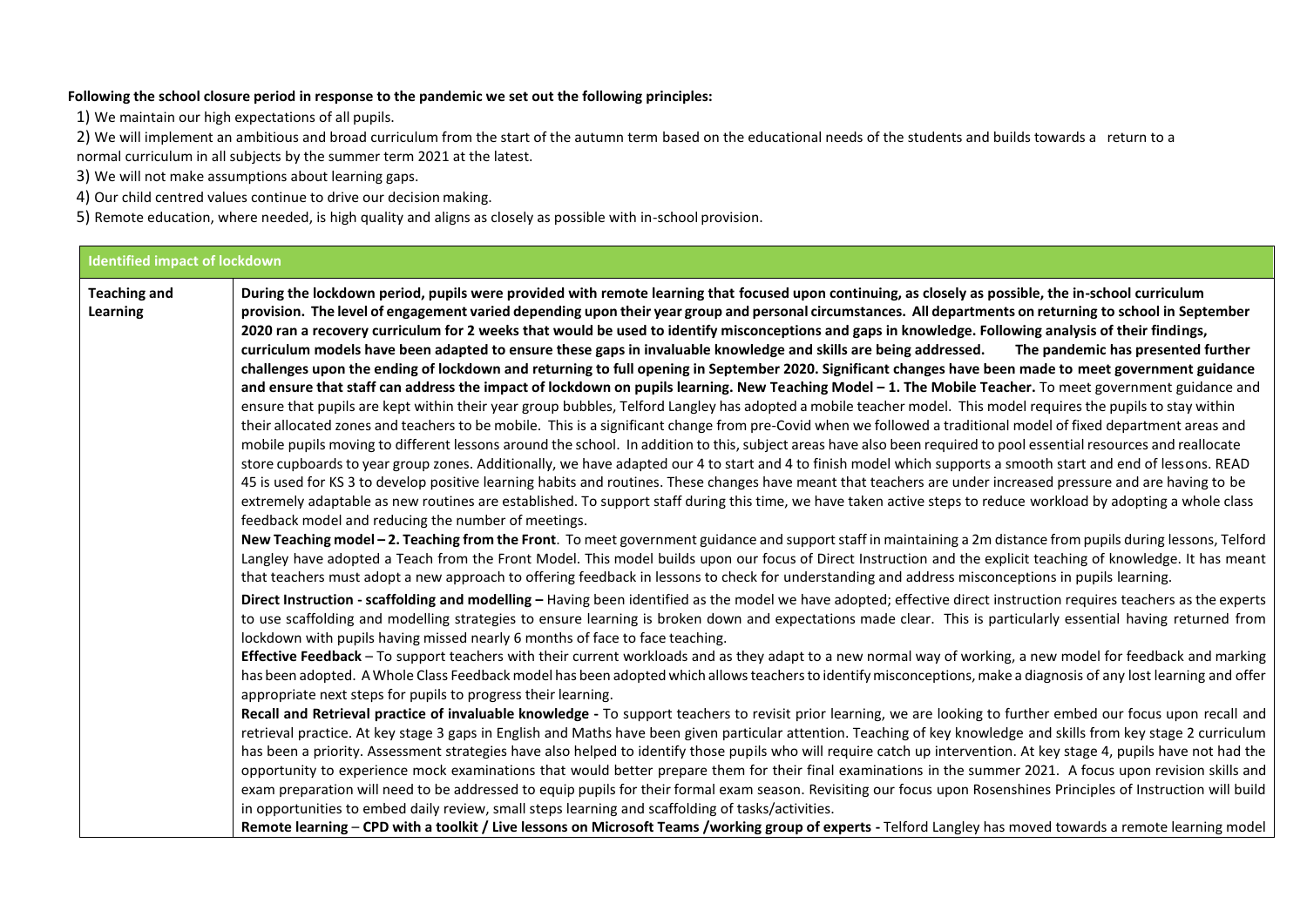|                       | that seeks to offers all pupils an online learning platform. We are using Microsoft Teams to offer live lessons, pre-recorded activities and clinics. Teaching lessons<br>that mirror our in-school provision on Microsoft Teams has required a significant investment in time and CPD to ensure all staff are skilled in online teaching. The<br>model also considers the range of possibilities that may arise, teachers self-isolating, individual pupils or whole class/year group bubbles. We are also delivering an<br>off-line provision for those pupils who do not have access to online resources.<br>Professional Development and self-improvement - Telford Langley are working closely with their trust the Community Academies Trust on a professional<br>development model that supports individual growth and drives whole school improvement.                                                                                                       |
|-----------------------|----------------------------------------------------------------------------------------------------------------------------------------------------------------------------------------------------------------------------------------------------------------------------------------------------------------------------------------------------------------------------------------------------------------------------------------------------------------------------------------------------------------------------------------------------------------------------------------------------------------------------------------------------------------------------------------------------------------------------------------------------------------------------------------------------------------------------------------------------------------------------------------------------------------------------------------------------------------------|
| <b>Pupil progress</b> | During lockdown pupils of key workers and vulnerable pupils attended school and received a broad education including a focus on mental health and well-being.                                                                                                                                                                                                                                                                                                                                                                                                                                                                                                                                                                                                                                                                                                                                                                                                        |
|                       | During lockdown extensive provision was made for remote learning both online and on paper. Engagement with this provision was variable despite regular<br>contact from pastoral and subject staff.                                                                                                                                                                                                                                                                                                                                                                                                                                                                                                                                                                                                                                                                                                                                                                   |
|                       | The level of engagement varied depending upon their year group and personal circumstances. All departments on returning to school in September 2020 ran a<br>recovery curriculum for 2 weeks that was be used to identify misconceptions and gaps in knowledge. Following analysis of their findings, curriculum models have<br>been adapted to ensure these gaps in invaluable knowledge and skills are being addressed.                                                                                                                                                                                                                                                                                                                                                                                                                                                                                                                                            |
|                       | Engagement with remote learning has been better during 2020-21 from pupils who have been required to self-isolate due to positive tests in different bubbles.<br>Online provision now includes:<br>High quality online resources that allow students to continue their progress through the planned curriculum<br>Use of the Teams platform to refine and develop the work set, check the work done, provide feedback and gauge student engagement/progress<br>Provision that ensures all year groups working at home having access to daily core instruction/explanation sessions, supplemented by non-core sessions<br>$\bullet$<br>where possible<br>Microsoft teams clinics that allows students to access live support that could be typed, audio or video at the teachers discretion<br>$\bullet$<br>Develop provision so that students isolating can access the classroom<br>$\bullet$<br>Develop provision so isolating staff can support students in school |
|                       | Year 7 - Initial baseline testing indicates a wide range of abilities similar to previous cohorts with a number of pupils requiring targeted literacy and numeracy<br>support. Initial data provided by primary feeder schools appears to be largely accurate although incomplete.                                                                                                                                                                                                                                                                                                                                                                                                                                                                                                                                                                                                                                                                                   |
|                       | Year 8 - There has clearly been a variety in the engagement across Y8 with the remote learning materials provided by the school. This is reflected by a number of<br>gaps in knowledge in core subjects. The move back to a 3-year KS3 will be important in addressing these gaps in knowledge over the next two years. The bottom<br>three sets in particular will require targeted support by core to recap on past learning and reinforce key learning concepts.                                                                                                                                                                                                                                                                                                                                                                                                                                                                                                  |
|                       | Year 9 - Initial baseline testing would indicate once again a mixed picture across the year with pupils in sets 1-3 engaging more with the remote material at the<br>end of last year. The move back to a 3-year KS3 will help gaps in knowledge to be addressed over the year and will help inform Pathway discussions. At the lower<br>end there continues to be a need to develop literacy and numeracy skills and the expansion of reading into Y9 will help to address some of these issues.                                                                                                                                                                                                                                                                                                                                                                                                                                                                    |
|                       | Year 10 - This cohort is of particular concern with a large number of pupils (Largely boys) reluctant to engage upon their return and with clear gaps in learning.<br>Year 10 do benefit from the previous 3-year KS4 approach which has meant that they are aware of the demands of the courses they are completing although a<br>large number of pupils are reluctant to engage in both core and none core. Subjects are reviewing how to address gaps from the predominantly knowledge and<br>skills they would usually be developing in Y9 and starting the formal assessments that take place in Y10&Y11.                                                                                                                                                                                                                                                                                                                                                       |
|                       | Year 11 - Again the Y11 cohort have benefited from completing a 3-year KS4 and the cohort is generally a stronger cohort than the last academic year. There is                                                                                                                                                                                                                                                                                                                                                                                                                                                                                                                                                                                                                                                                                                                                                                                                       |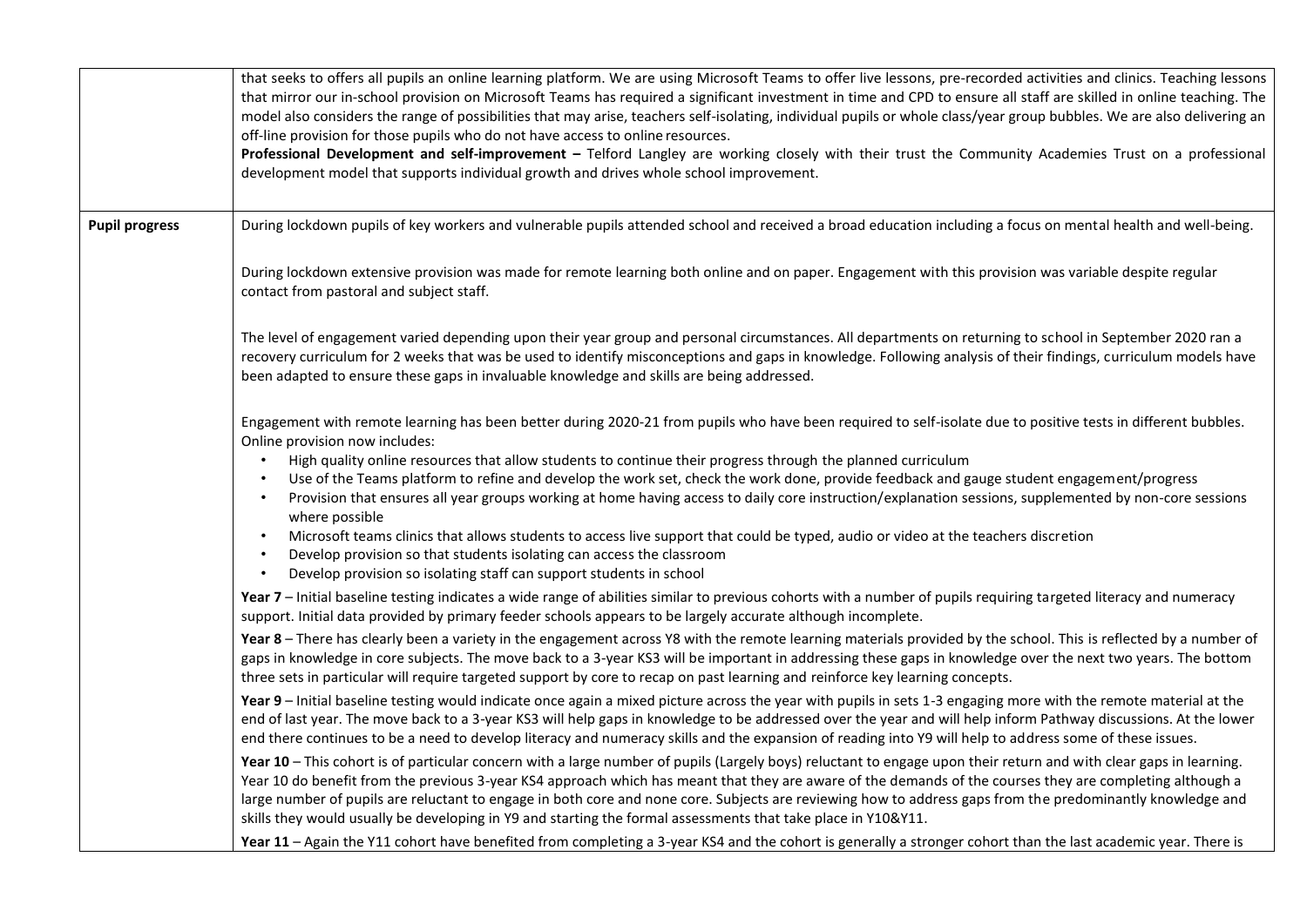|                                              | more of a balance between girls & boys numbers which based on previous years would lead to less skewed progress data. It is exceptionally difficult to gauge<br>progress figures due to the fact that this will be the first year where scaled scores have been used as the starting point to calculate P8 figures. Current basic<br>predictions would indicate similar 4+ & 5+ measures than last year based on the CAG however the full impact of gaps in knowledge and retention of previous<br>learning will need to be reviewed carefully under exam conditions in the upcoming mocks. Initial baseline assessments again show variability in relation to pupil<br>engagement in home learning activities but do show some signs of promise in relation to engagement and pace of learning upon pupils return.                          |
|----------------------------------------------|----------------------------------------------------------------------------------------------------------------------------------------------------------------------------------------------------------------------------------------------------------------------------------------------------------------------------------------------------------------------------------------------------------------------------------------------------------------------------------------------------------------------------------------------------------------------------------------------------------------------------------------------------------------------------------------------------------------------------------------------------------------------------------------------------------------------------------------------|
| Attitudes,<br>behaviour and<br>mental health | The numbers of pupils excluded is also currently well below national average data as would be expected so early in the school year. The data also includes a<br>contextualised % and the IDACI % as these are more accurate comparisons with schools serving similar communities.                                                                                                                                                                                                                                                                                                                                                                                                                                                                                                                                                            |
|                                              | There is an increased staff presence due to Covid protocols around school has supported the continuance of a very calm and orderly school community. The<br>consequence rooms have been removed and replaced with more restorative pastoral bases to support pupils. This is proving successful as currently the internal<br>exclusion referrals have seen a dramatic reduction from the same period last year. There are a relatively high number of disengaged students in Yr. 10, a number<br>of which are mobile students, which is making the KS4 pastoral base more challenging to manage but school leaders have plans in place to increase pastoral<br>support to enable support is provided and a calm atmosphere is maintained. Our high expectations and behaviour systems ensures that behaviour in Y10 lessons<br>remains good. |
|                                              | The MCAS system has now gone live to all parents meaning they are now able to see all positive and negative referrals. Cones of intervention will be completed by<br>half term with pupil support plans implemented thereafter. The Deputy Headteacher will line manage pastoral staff to ensure the right support is given to the<br>right pupil and the right time.                                                                                                                                                                                                                                                                                                                                                                                                                                                                        |
| <b>SEND</b>                                  | The impact of lockdown has been significant for a number of pupils within the school and there are individual examples of SEND pupils who have found returning<br>to school very difficult. Pupils with diagnosis or traits of ASC have found returning particularly difficult. Support was set up remotely during lockdown and has<br>continued for these students on their return to school. There are bespoke plans in place for individual students.                                                                                                                                                                                                                                                                                                                                                                                     |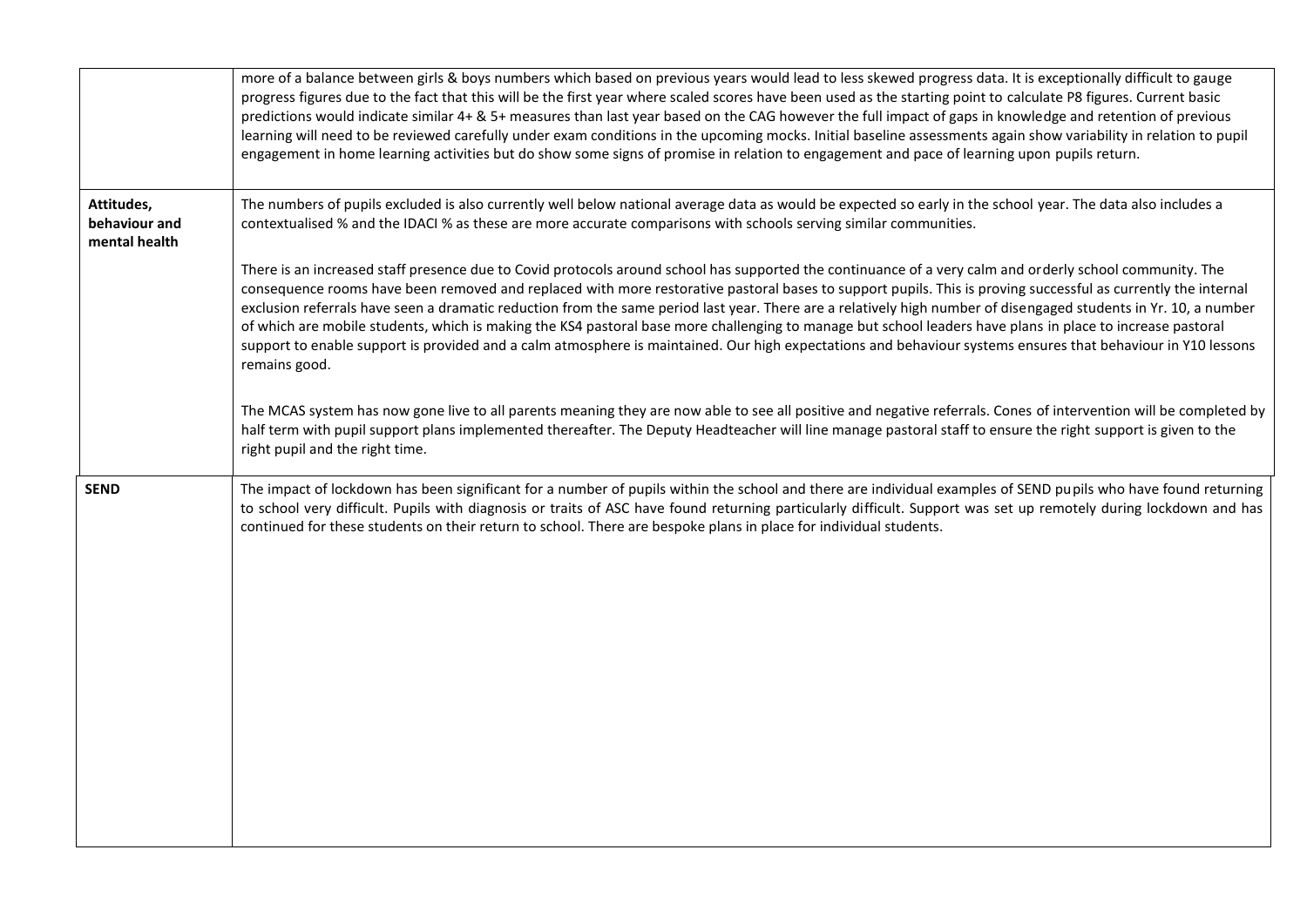| Planned expenditure - The headings below are grouped into the categories outlined in the Education Endowment Foundation's coronavirus support guide for schools)                     |                                                                                                                             |                                                                                                                                            |                   |                        |  |
|--------------------------------------------------------------------------------------------------------------------------------------------------------------------------------------|-----------------------------------------------------------------------------------------------------------------------------|--------------------------------------------------------------------------------------------------------------------------------------------|-------------------|------------------------|--|
| i. Teaching and whole-school strategies - High quality teaching for all                                                                                                              |                                                                                                                             |                                                                                                                                            |                   |                        |  |
| <b>Desired outcome</b>                                                                                                                                                               | Chosen approach and anticipated cost                                                                                        | Impact (once reviewed)                                                                                                                     | <b>Staff lead</b> | <b>Review</b><br>date? |  |
| High profile CPD<br>Upskill staff in how to teach and support pupils from the<br>'front of the room'.                                                                                | Whole staff CPD during Monday meeting cycle<br>and allocated time on PD Days.                                               | Staff are experts in direct<br>instruction and confident in<br>delivering high quality learning<br>experiences for all pupils.             | EBI               |                        |  |
| Introduce a whole class feedback model. This is integral to<br>identifying misconceptions and diagnosis of lost learning.<br>Revisit Rosenshines principles of instruction (explicit | Best practice to be identified through Walkthrus.<br>Sharing of best practice in whole school and<br>departmental meetings. | Staff are skilled/experts in how to<br>offer highly effective feedback to<br>pupils during lessons that<br>addresses misconceptions and    |                   |                        |  |
| teaching) including daily review & monthly review,<br>introduce new material in small steps and scaffolding.                                                                         |                                                                                                                             | identify next steps in learning.<br>Recall and retrieval opportunities                                                                     |                   |                        |  |
| Revisit recall and retrieval practice to ensure this is<br>embedded.                                                                                                                 |                                                                                                                             | are embedded in lessons. Pupils<br>have the opportunity to master<br>and become fluent in the most                                         |                   |                        |  |
| Remote learning live lessons should mirror where possible<br>in school practice. Introduce a 'toolkit' for staff for remote<br>learning.                                             |                                                                                                                             | invaluable knowledge and skills<br>identified in subject curriculums.                                                                      |                   |                        |  |
| Develop opportunities for Professional Development and<br>self-improvement as part of the CPD programme.                                                                             |                                                                                                                             | Staff are confident in delivering a<br>blended learning model, which<br>includes live online lessons using<br>MTeams.                      |                   |                        |  |
|                                                                                                                                                                                      | <b>No additional costs</b>                                                                                                  | Telford Langley has a development<br>model that successfully supports<br>staff in self-improvement and<br>drives whole school improvement. |                   |                        |  |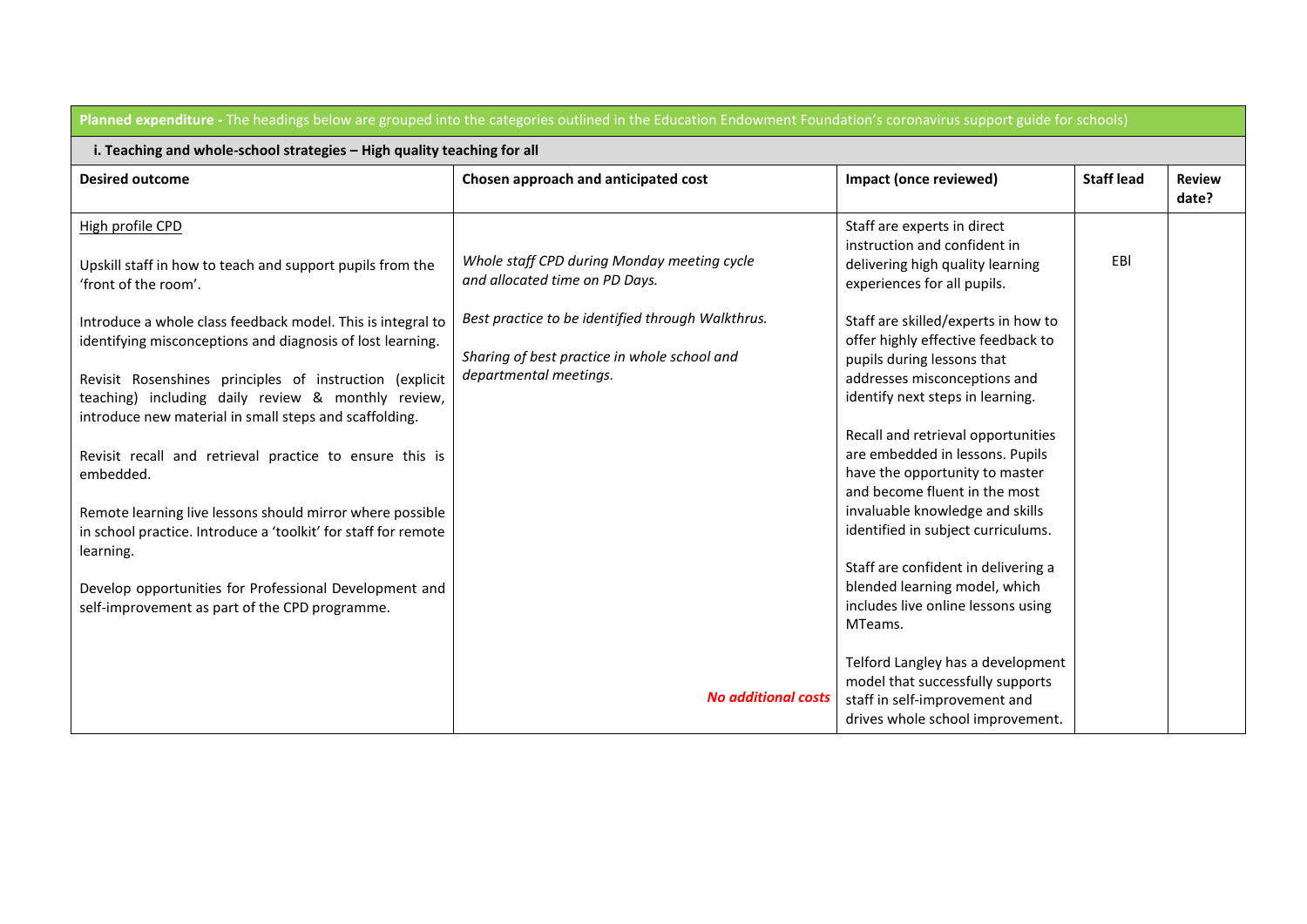| Routines to engage pupils in learning<br>Re-establish routines including our 4 2 start and 4 to finish<br>at the start at the end of each lesson. Including reading at<br>the start and end of each lesson. | CPD delivered to all staff on re-establishment of<br>routines. Email reminders to be sent.                                                    | Reading culture is restabilised in<br>school.                             | KP/PH |  |
|-------------------------------------------------------------------------------------------------------------------------------------------------------------------------------------------------------------|-----------------------------------------------------------------------------------------------------------------------------------------------|---------------------------------------------------------------------------|-------|--|
|                                                                                                                                                                                                             | <b>No additional cost</b>                                                                                                                     |                                                                           |       |  |
|                                                                                                                                                                                                             |                                                                                                                                               |                                                                           |       |  |
| <b>Assessment</b>                                                                                                                                                                                           |                                                                                                                                               | Informed by outcomes                                                      |       |  |
| Baseline assessment of pupils completed using low stakes<br>formative assessment. Positive language encouraged.<br>Summative assessment to inform 2. Targeted academic<br>support.                          | Whole school CPD for all staff Middle leaders meeting<br><b>No additional costs</b>                                                           |                                                                           | PН    |  |
| Refined CPD -T & L guidance for remote learning/ICT CPD<br>To support the remote learning plan staff CPD to developer represents/carers and pupils.                                                         | Remote learning plan reviewed after isolation periods for<br>year group bubbles<br>CPD planned to improve remote learning provision following | Informed by outcomes                                                      | PН    |  |
| Microsoft teams to ensure remote learning is of high quality<br>and staff are prepared for each eventuality.                                                                                                | <b>No additional costs</b>                                                                                                                    |                                                                           |       |  |
| <b>Access to technology</b>                                                                                                                                                                                 |                                                                                                                                               | Improved outcomes/progress for key<br>groups with previous poor access to |       |  |
| Audit and supplement IT devices so that all students have Audit and supplement IT devices so that all students have<br>access to an appropriate device for home learning.                                   | access to an appropriate device for home learning.                                                                                            | ICT                                                                       | PН    |  |
|                                                                                                                                                                                                             |                                                                                                                                               |                                                                           |       |  |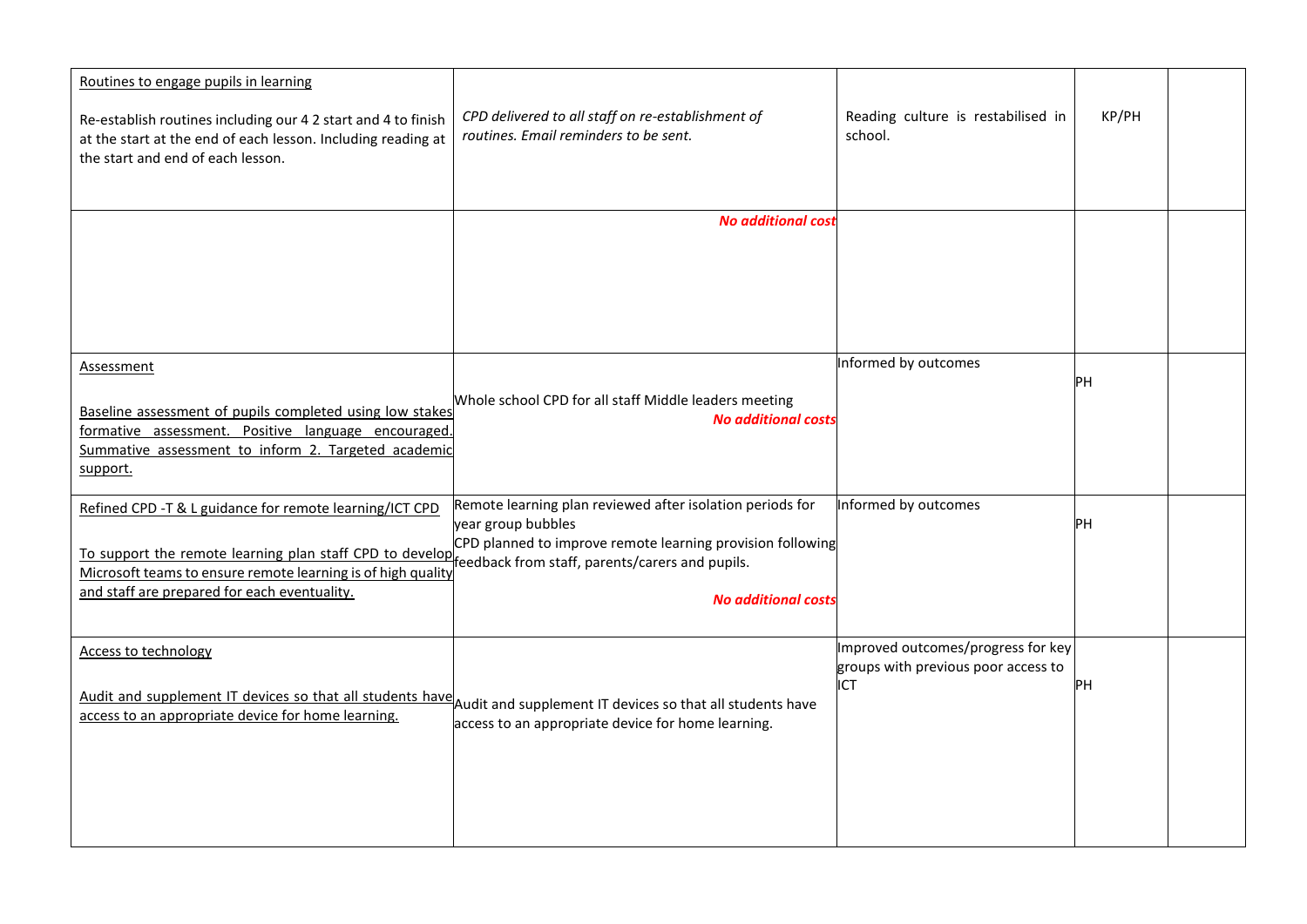|                                                                                                                                           | Funded from school budget £55,000                                                                                                                                                   |                                                                                                                                      |                              |                        |
|-------------------------------------------------------------------------------------------------------------------------------------------|-------------------------------------------------------------------------------------------------------------------------------------------------------------------------------------|--------------------------------------------------------------------------------------------------------------------------------------|------------------------------|------------------------|
|                                                                                                                                           |                                                                                                                                                                                     |                                                                                                                                      |                              |                        |
|                                                                                                                                           |                                                                                                                                                                                     |                                                                                                                                      |                              |                        |
|                                                                                                                                           |                                                                                                                                                                                     |                                                                                                                                      |                              |                        |
| Staff workload<br>Introduce WCF feedback model. Training for 'mobile'<br>teaching. Reduction in the number of meetings.                   | Whole staff CPD during Monday meeting cycle and allocated Work life balance of staff is carefully<br>time on PD Days.                                                               | considered, and staff feel fully<br>supported in delivering learning<br>No additional costunder the C19 guidelines.                  | EBI                          |                        |
| Literacy across the curriculum<br>Use of PIXL unlock and research to identify tier 2 high for whole school vocabulary<br>frequency words. | Programme being developed through English department<br>£150                                                                                                                        |                                                                                                                                      | PH/MC<br>Programme<br>Leader |                        |
| Staff research group<br>Establish a working group to focus on Remote/Blended<br>learning and drive use within lessons.                    | Work closely with those staff that are confident in using<br>MTeams to deliver live online lessons.<br>Staff to deliver in-house CPD and share best practice.<br>No additional cost | Telford Langley develop a team of<br>expert staff who lead in-house<br>training and development of the<br>remote learning provision. | PH/EBI                       |                        |
| Total budgeted cost                                                                                                                       |                                                                                                                                                                                     |                                                                                                                                      |                              | £150                   |
| <b>Targeted approaches</b><br>ii.                                                                                                         |                                                                                                                                                                                     |                                                                                                                                      |                              |                        |
| <b>Desired outcome</b>                                                                                                                    | Chosen action/approach                                                                                                                                                              | Impact (once reviewed)                                                                                                               | <b>Staff lead</b>            | <b>Review</b><br>date? |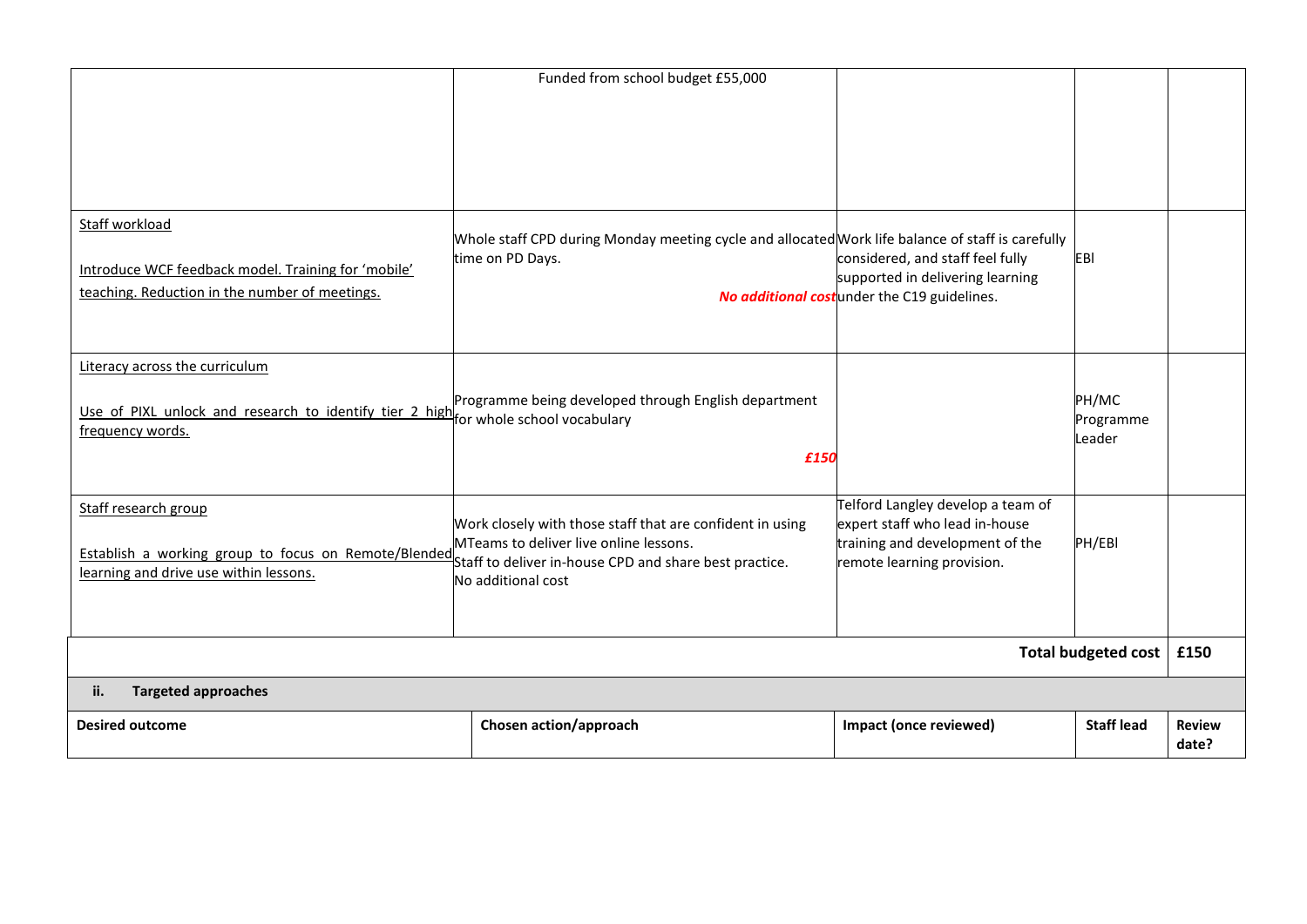| Small group intervention                                       |                                                                                              | Improved numeracy across all        |           |  |
|----------------------------------------------------------------|----------------------------------------------------------------------------------------------|-------------------------------------|-----------|--|
|                                                                |                                                                                              | students with key groups            |           |  |
| Introduce a numeracy direct instruction programme.             | Numeracy lead will implement and deliver a broad,                                            | demonstrating catch up /recovery    | <b>PH</b> |  |
|                                                                | balanced, relevant and differentiated numeracy                                               | from the impact of lockdown         |           |  |
|                                                                | programme                                                                                    |                                     |           |  |
|                                                                |                                                                                              |                                     |           |  |
|                                                                | <b>Funded from school budget :Numeracy lead</b>                                              |                                     |           |  |
|                                                                | plus TA backfill £12,288                                                                     |                                     |           |  |
|                                                                |                                                                                              |                                     |           |  |
|                                                                | Numeracy programme resources £13,044                                                         |                                     |           |  |
|                                                                |                                                                                              |                                     |           |  |
|                                                                |                                                                                              |                                     |           |  |
|                                                                |                                                                                              |                                     |           |  |
| TA redeployed:                                                 |                                                                                              |                                     |           |  |
|                                                                | Increased hours for existing x7 staff                                                        |                                     |           |  |
| To support key groups across all year groups with focussed 1:1 |                                                                                              |                                     | LE.       |  |
| and small group work.                                          |                                                                                              |                                     |           |  |
|                                                                |                                                                                              |                                     |           |  |
|                                                                |                                                                                              |                                     |           |  |
|                                                                |                                                                                              |                                     |           |  |
|                                                                | £19,351 SEMH                                                                                 |                                     |           |  |
|                                                                |                                                                                              | Pupil Progress Pupil Progress       |           |  |
|                                                                |                                                                                              |                                     |           |  |
|                                                                |                                                                                              | Pupil Progress and accepted normal  |           |  |
|                                                                |                                                                                              | way of working for pupil SEMH       |           |  |
|                                                                |                                                                                              |                                     |           |  |
|                                                                |                                                                                              |                                     |           |  |
| Academic mentoring                                             |                                                                                              | Key students and groups demonstrate |           |  |
| Academic mentors to focus on closing the gap - each will       | Apply to NTP for two academic mentors                                                        | catch up and recovery in the core   |           |  |
| focus on a key stage. DH student progress to lead on tutoring  | (Maths/English/Science have been identified as priority                                      | subjects                            | <b>PH</b> |  |
| as they have the whole school overview.                        | areas).                                                                                      |                                     |           |  |
|                                                                |                                                                                              |                                     |           |  |
|                                                                |                                                                                              |                                     |           |  |
|                                                                | £8319                                                                                        |                                     |           |  |
| Pastoral Base officer:                                         | Pastoral Support Officer appointed to work with Year 10 Identified groups and individuals in |                                     | KP/PH     |  |
| To offer pastoral support to groups and key individuals to     |                                                                                              | Year 10 become re engaged and       |           |  |
| support re engagement with learning                            |                                                                                              | motivated leading to improved well  |           |  |
|                                                                |                                                                                              | being and academic progress.        |           |  |
|                                                                |                                                                                              |                                     |           |  |
|                                                                |                                                                                              |                                     |           |  |
|                                                                | £21,905                                                                                      |                                     |           |  |